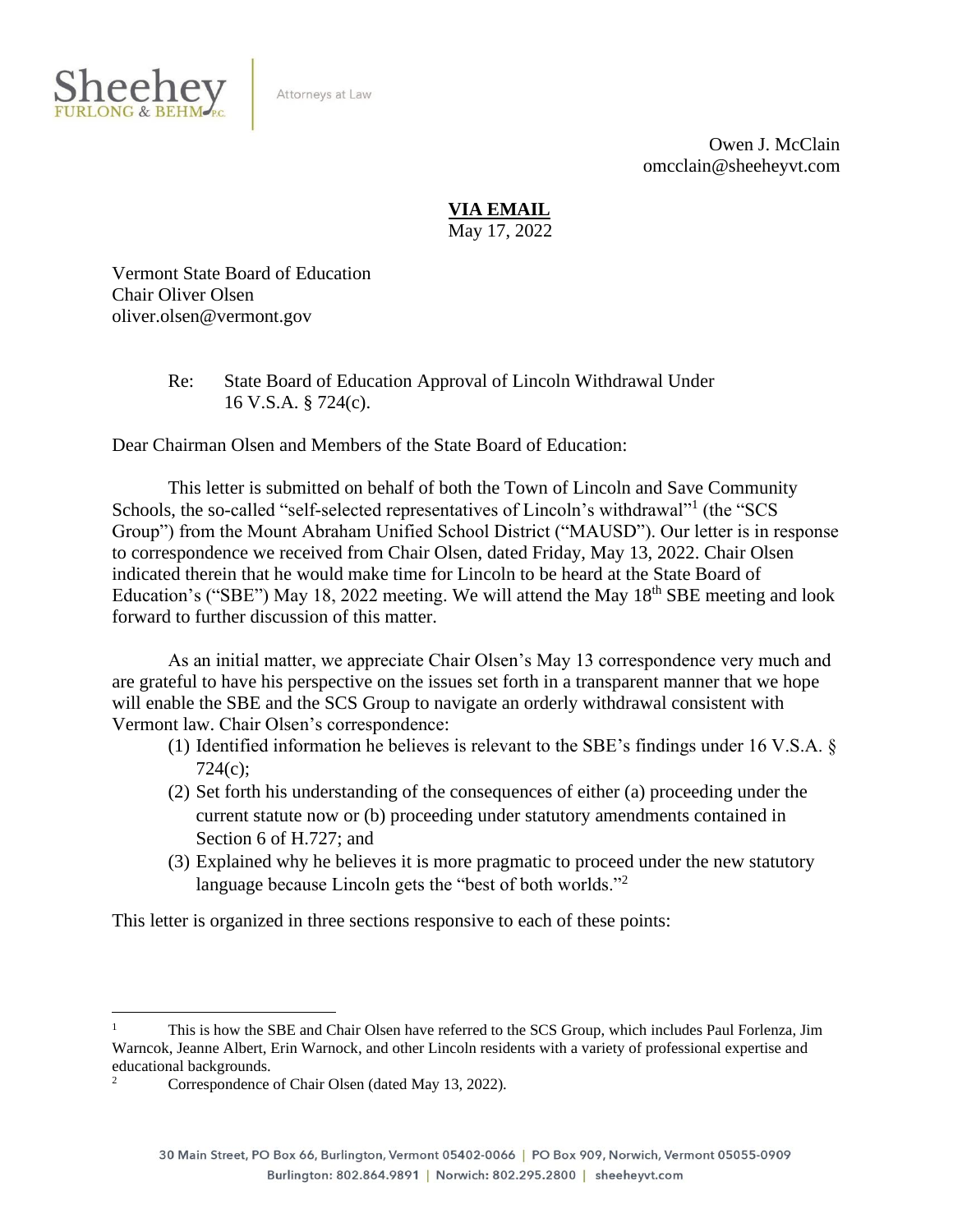## **Additional Section 724(c) Information**

Chair Olsen identifies additional information he believes the SBE must review in order to make a determination under 16 V.S.A. § 724(c). This includes information about (1) "available capacity in nearby schools for those grades that Lincoln would not be operating," and (2) additional information about Lincoln's compliance with Education Quality Standard (EQS) Rule 2113 and how special education services will be delivered.<sup>3</sup>

The SCS Group has previously submitted adequate information that demonstrates that all students will have an EQS compliant school to attend, including those students in grades K-6. Although Lincoln plans to operate a K-6 school in Lincoln, it has confirmed with nearby schools that all students in grades K-12 will have a school to attend regardless of whether Lincoln operates a school of its own for K-6. <sup>4</sup> This was confirmed in testimony at the SBE's April 20, 2022 meeting.<sup>5</sup> Please see the attached **Exhibit 1** for written confirmation as well. As set forth in our letter dated May 11, 2022, this information satisfies the standard under 16 V.S.A. § 724(c) and requires the SBE to approve Lincoln's withdrawal under Section 724(c).

No other information is required in order for the SBE to make the appropriate finding under Section 724(c). Accordingly, we do not believe additional information about EQS compliance is necessary for a determination under Section 724(c)—especially when the detail about such compliance will depend upon the SBE's assignment of Lincoln's new school district to a Supervisory District ("SU") consistent with the requirements of 16 V.S.A. § 261. Notwithstanding the fact that we do not believe this additional information is required, we are committed to working with the SBE in the most collaborative manner. As such, we are providing the following information in response to Chair Olsen's questions about compliance with EQS Rule 2113 even though it is not necessary for the SBE to exercise its narrow statutory mandate under Section 724(c).

In particular, **Exhibit 2** of this letter provides a statement from our clients that we believe is responsive to Chair Olsen's request about EQS Rule 2113.

### **The Consequences of Newly Passed Legislation**

The second portion of Chair Olsen's May 13, 2022 correspondence sets forth his perspective about the potential risks and benefits of either (a) proceeding with a so-called "expedited review" of Lincoln's withdrawal under the current statute, or (b) proceeding under Section 6 of H.727, which purports to amend the withdrawal process for Lincoln and appears to apply solely to Lincoln. In particular, Chair Olsen correctly explains that, "Under the new law,

5

<sup>3</sup> *Id.*

Recording of Vermont State Board of Education April 20, 2022 Meeting at 59:00, available at: [https://www.youtube.com/watch?v=yqcQdo5gUm8.](https://www.youtube.com/watch?v=yqcQdo5gUm8)

*Id.*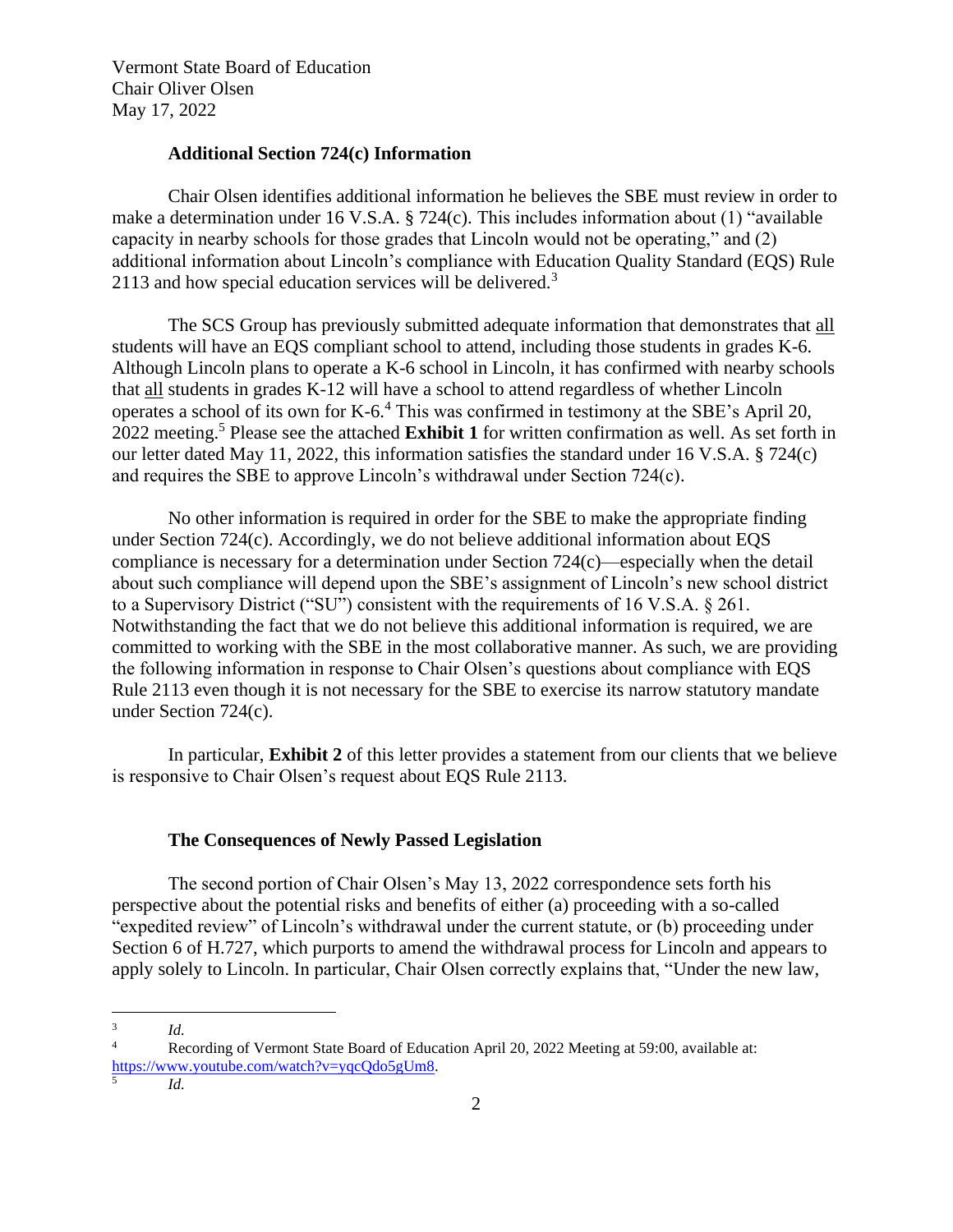the State Board has absolutely no discretion and is compelled to grant withdrawal."<sup>6</sup> Accordingly, if Lincoln proceeds with withdrawal under Section 6 of H.727, Chair Olsen notes that "Lincoln gets the best of both worlds" because it can press ahead regardless of the SBE's decision and also has the "unique opportunity" to take an off ramp before the district becomes operational if it "looks like things won't work out."<sup>7</sup>

We appreciate Chair Olsen's assessment of these two options and believe it reflects a thoughtful analysis of the potential consequences. Chair Olsen clearly appreciates the Vermont Legislature's intent to put the final decision about Lincoln's withdrawal in the hands of Lincoln voters, and we agree with his assessment that the SBE "has absolutely no discretion and is compelled to grant withdrawal." In passing H.727, the Vermont Legislature has removed all discretion of the SBE—whether the withdrawal is evaluated under the old statute or the new.

To be clear, our clients are requesting that the SBE approve Lincoln's withdrawal request. We are not asking for an "expedited review" of Lincoln's withdrawal regardless of the outcome. If the SBE concludes that there is insufficient information to make the necessary findings under 16 V.S.A. § 724(c) or there is any other obstacle to the SBE's approval of the withdrawal, we respectfully request that the SBE (1) identify all such information and/or obstacles to its approval, (2) explain the basis for requiring any additional information under the existing Section 724(c) standard or any other purported obstacle to approval, and (3) provide Lincoln with an opportunity to respond with additional information as appropriate.

Additionally, we believe it is clear that if the SBE ever had the authority to deny Lincoln's withdrawal in the face of clear evidence that Lincoln students will have a place to attend school, that authority has been limited by the Legislature under H.727. Thus, it would be imprudent to act quickly on Lincoln's withdrawal in any manner that would prejudice Lincoln's withdrawal effort. This includes denying the withdrawal on an expedited basis to avoid H.727, as well as approving the withdrawal now with conditions that are inconsistent with Section 724(c) or more onerous than the requirements contemplated under H.727.

#### **The Best Path Forward**

Chair Olsen posits the following question based on the fact that Section 6 of H.727 provides an opportunity for Lincoln voters to undue the withdrawal and return to the MAUSD based on the entirely advisory advice of the SBE: "The pragmatist in me wonders why Lincoln wouldn't want to have the flexibility built into H727. And more importantly, what is to be gained from rushing into a high risk situation, and then leaving the voters without the opportunity to reset if things don't pan out?" <sup>8</sup> We believe this question is indeed a thoughtful and

<sup>6</sup> Correspondence of Chair Olsen (dated May 13, 2022).

<sup>7</sup> *Id.*

<sup>8</sup> *Id.*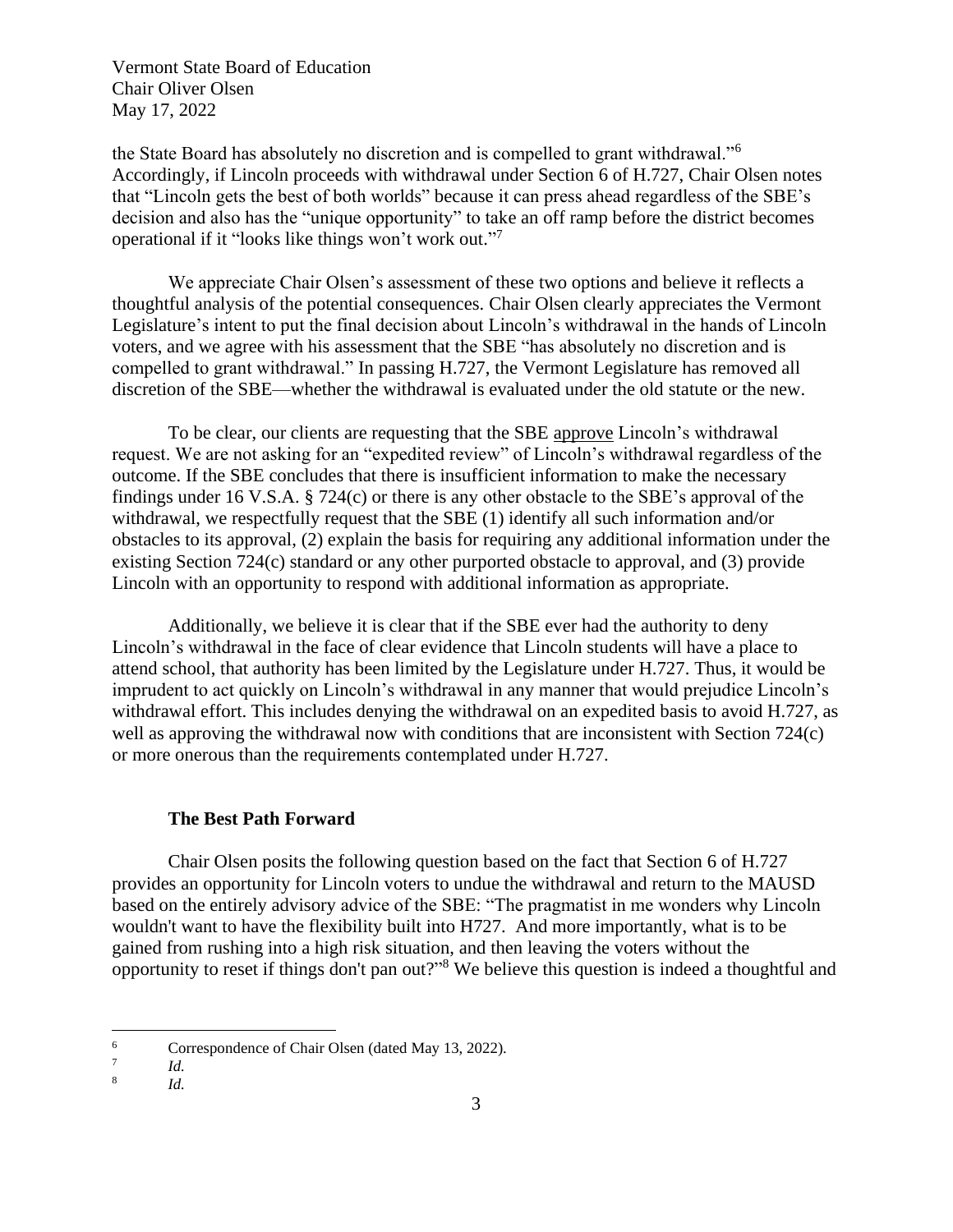pragmatic question and offer the following response and proposal for the SBE's consideration on May 18, 2022.

There is both a legal basis and pragmatic value in approving the withdrawal now rather than waiting until September 1, 2022 under H.727. As set forth in our May 11, 2022 correspondence, the SBE is compelled by current statute to approve Lincoln's withdrawal because it is Lincoln's right to pursue withdrawal under the law that existed when this process began. Moreover, as a practical matter, the declaration of Lincoln's withdrawal comes with the legal authority to elect a school board, finalize the exit agreement with MAUSD, and begin preparing to operate a school in Lincoln. In our assessment, prompt approval of Lincoln's withdrawal is not only required by current law—it is also necessary at this time in order to accomplish the work that lies ahead in the coming months. Delay of Lincoln's withdrawal will prejudice Lincoln's successful withdrawal. As such, prompt approval is compelled by both pragmatism and the law.

At the same time, the SCS Group has no objection to the process contemplated by Section 6 of H.727 and would stipulate to complying with that general process provided the SBE grants our withdrawal effective immediately and allows Lincoln to elect a school board with legal authority to finalize Lincoln's exit agreement and other necessary steps to becoming fully operational. Accordingly, we have attached as **Exhibit 3**, a proposed SBE order approving Lincoln's withdrawal, which, in addition to the conditions that Lincoln elect a school board and negotiate an exit agreement with MAUSD, provides for the following condition:

Lincoln shall submit a report substantially similar to the report contemplated by Sec. 6(c) of H.727 on or before the third Wednesday of July 2022. The State Board shall issue a determination of preparedness as soon as possible after receipt of the report, but not later than September 1, 2022, and shall take any other action necessary for Lincoln's successful withdrawal as contemplated by Sec. 6(d) of H.727. If the State Board determines preparedness is unlikely and issues a written advisory statement detailing the factors underlying its conclusion, then Lincoln may vote on whether to abandon its withdrawal effort in accordance with the terms of Sec.  $6(f)(3)(B)$ . If the new school district requests the State Board to take action following Lincoln's vote, the State Board shall take action as contemplated by Section  $6(f)(4)$ , including reversing and voiding earlier declarations approving Lincoln's withdrawal and declaring the MAUSD to be solely responsible for the education of the students residing in Lincoln.

To be clear, we do not believe such a condition is required under 16 V.S.A. § 724(c). Additionally, at this point in time, the SBE may not take any action that would prejudice Lincoln's efforts to withdrawal—either under the existing law or Lincoln's rights contemplated under Sec. 6 of H.727. In Chair Olsen's spirit of pragmatism and compromise, however, we welcome both the SBE's informed consideration of whether Lincoln is prepared to withdraw as contemplated by H.727, and would welcome a process that provides a broader set of all Lincoln voters the opportunity to vote on whether to proceed with withdrawal or not.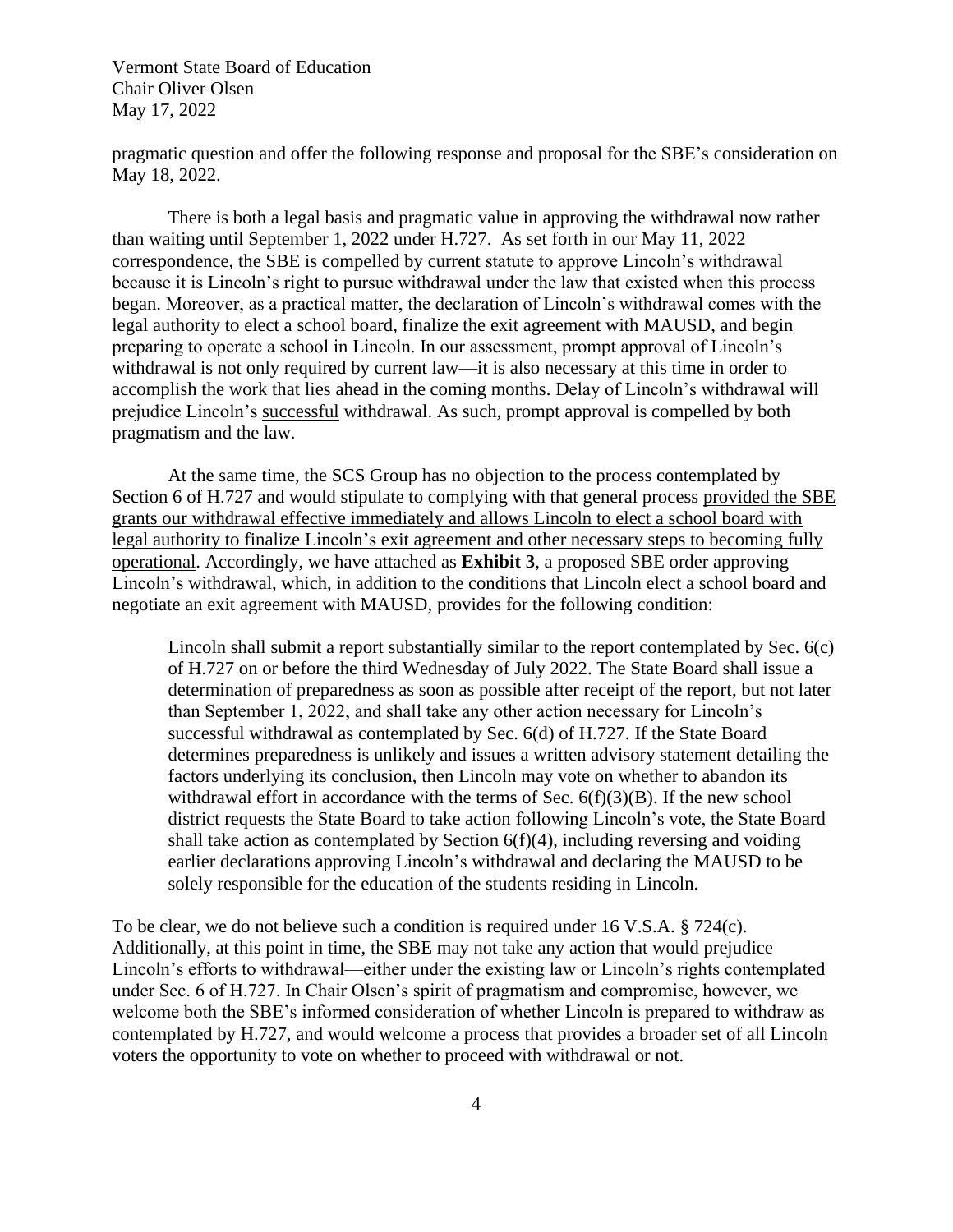### **Conclusion**

For the reasons set forth herein, we respectfully request that the SBE approve Lincoln's withdrawal at the May 18, 2022 SBE meeting as set forth in the proposed order attached as Exhibit 3. We look forward to participating in the SBE's May 18, 2022 meeting.

Please do not hesitate to contact me with any questions.

Sincerely,

SHEEHEY FURLONG & BEHM P.C.

*Owen J. McClain* 

Owen J. McClain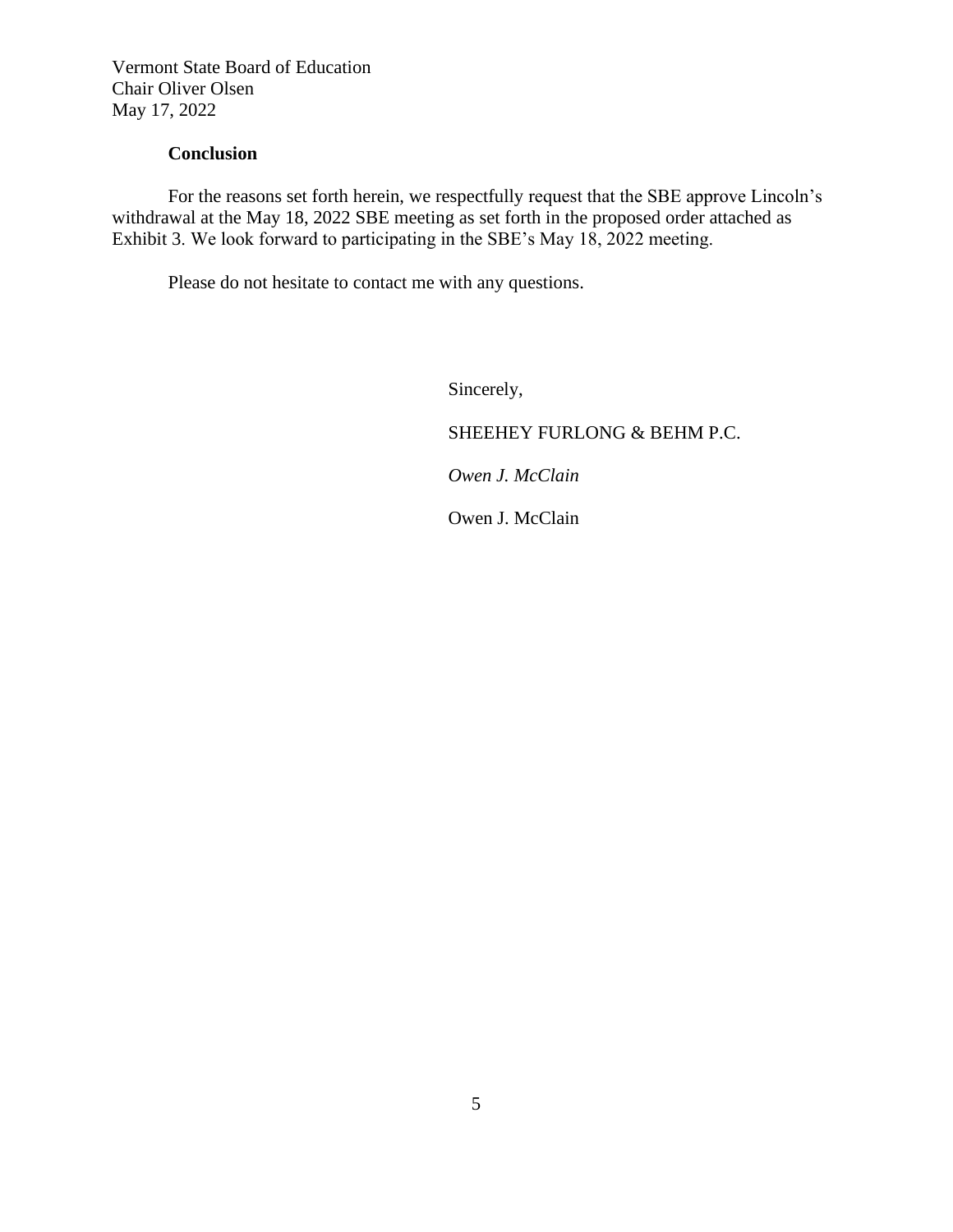cc via email:

Ron Shems Counsel for Lincoln Select Board [Ron@TarrantGillies.com](mailto:Ron@TarrantGillies.com)

Paul Forlenza Lincoln Select Board [pforlenza@lincolnvermont.org](mailto:pforlenza@lincolnvermont.org)

Donna Russo Savage Staff Attorney [Donna.RussoSavage@vermont.gov](mailto:Donna.RussoSavage@vermont.gov)

BROWN, Patrick P.O. Box 5608 Burlington, VT 05402 [Patrick.Brown@partner.vermont.gov](mailto:Patrick.Brown@partner.vermont.gov)

GLEASON, Kim 47 Sydney Drive Essex, VT 05452 [Kimberly.G.Gleason@vermont.gov](mailto:Kimberly.G.Gleason@vermont.gov)

KOLBE, Tammy P.O. Box 143 Warren, VT 05674 [Tammy.Kolbe@vermont.gov](mailto:Tammy.Kolbe@vermont.gov)

JEPSON, Lyle 49 Kingsley Avenue Rutland, VT 05701 [Lyle.Jepson@vermont.gov](mailto:Lyle.Jepson@vermont.gov)

LOVETT, Tom 3041 Lower Waterford Road Waterford, VT 05819 [Tom.Lovett@vermont.gov](mailto:Tom.Lovett@vermont.gov)

LUCCI, Gabrielle 154 Norton Avenue Poultney, VT 05764 [Gabrielle.Lucci@partner.vermont.gov](mailto:Gabrielle.Lucci@partner.vermont.gov)